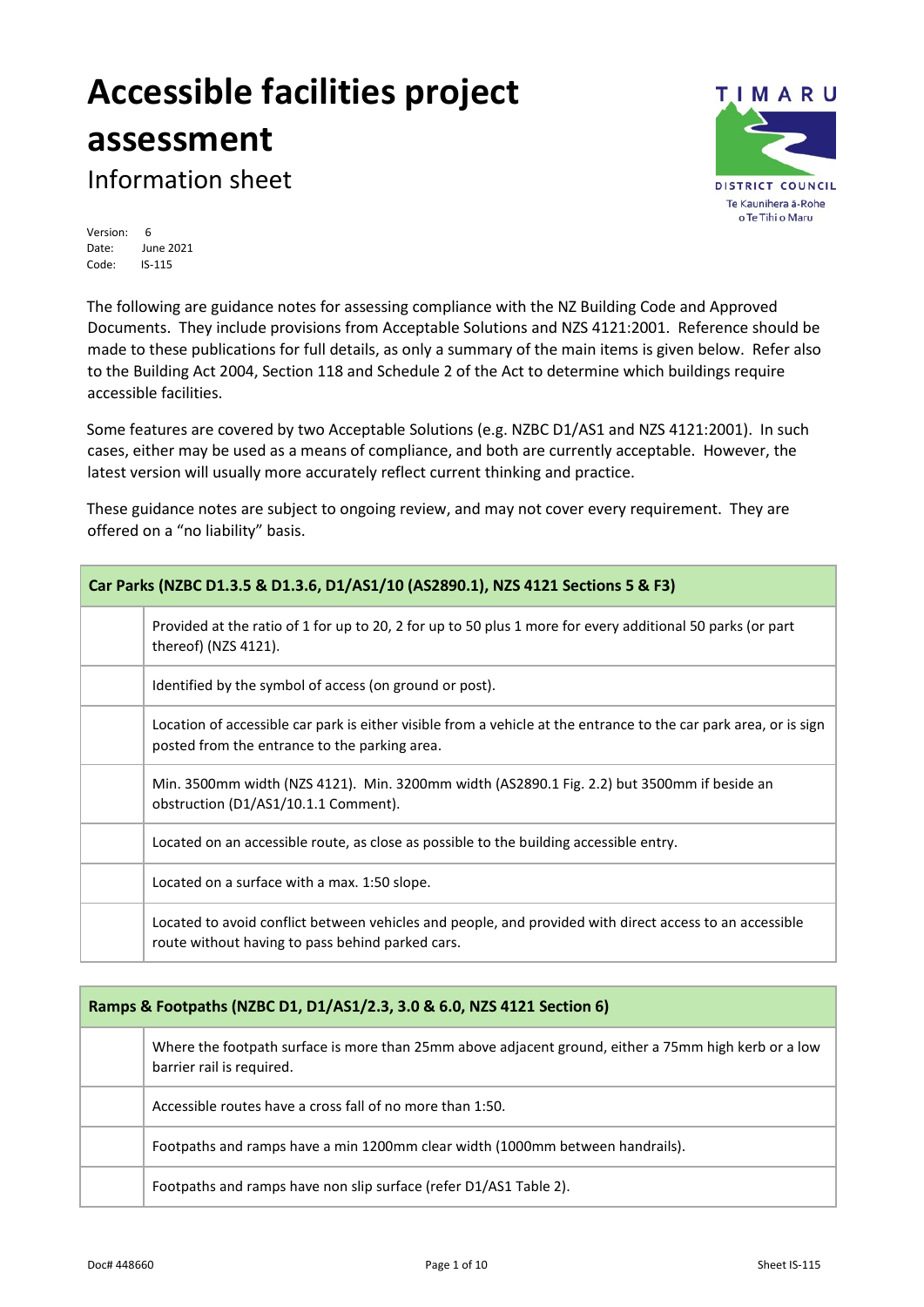| Portable ramps are not permitted.                                                                                                                                                                 |
|---------------------------------------------------------------------------------------------------------------------------------------------------------------------------------------------------|
| Ramps have a max gradient of 1:12.                                                                                                                                                                |
| Ramps have landings top and bottom, extending 1200mm beyond any doorway or door swing. Landings<br>may have a maximum gradient, in direction of travel, of 1:50.                                  |
| All ramps have an upstand or a low rail to prevent wheel-chair wheel from running off edge.                                                                                                       |
| Ramps steeper than 1:20 have handrails both sides, continuing for 300mm beyond head and foot of ramp,<br>plus an intermediate safety rail where not against a wall or barrier (NZS 4121 Fig. 12). |
| Height of handrails is between 840mm and 1000mm vertically above "plane" surface of ramp.                                                                                                         |
| Handrail diameter is between 32mm and 50mm (or to Fig.26(b) D1/AS1).                                                                                                                              |
| Handrails have clearance between 45mm and 60mm from wall.                                                                                                                                         |
| Handrails have no projecting ends (NZS 4121 Fig.13).                                                                                                                                              |
| Ramp landings (and rest areas) allow 1200mm space clear of door swings.                                                                                                                           |
| Max rise between landings is 750mm.                                                                                                                                                               |
| Max ramp length 9m between landings.                                                                                                                                                              |

| Kerb Ramps (D1/AS1/3.4, NZS 4121 Section 13) and Step Ramps (NZS 4121 Section 6) |                                                                                                      |
|----------------------------------------------------------------------------------|------------------------------------------------------------------------------------------------------|
|                                                                                  | Footpath portion of kerb ramp has gradient no steeper than 1:8, and no longer than 1500mm.           |
|                                                                                  | Road/gutter segment of kerb ramp has gradient no steeper than 1:20.                                  |
|                                                                                  | Kerb ramp has no lip at common surface (gutter channel).                                             |
|                                                                                  | Kerb ramp has contrasting colour and texture to adjacent footpath, gutter or road.                   |
|                                                                                  | Step ramps replace isolated steps, and are no steeper than 1:8, max 190mm high, and max 1520mm long. |

### **Main Entrance and All Accessible Routes, Including Corridors, Doorways & Doors (NZBC D1.34(F), D1 AS1/7.0, Fig. 27, NZS 4121 Section 7**

| The main entrance is on the accessible route.                                                                                                                                 |
|-------------------------------------------------------------------------------------------------------------------------------------------------------------------------------|
| If the main entrance is not accessible, it has signage indicating location of accessible entrance.                                                                            |
| Preferably there are no thresholds in doorways. If they cannot be avoided, they are max 20mm high or<br>56mm high if a 1:8 max ramp is provided both sides (NZS 4121 Fig.17). |
| There are accessible routes extending from the accessible entry to all spaces that are required to be<br>accessible, 1200mm min. width.                                       |
| If existing corridors are less than 1200mm wide, doorways off it are made wider to compensate.                                                                                |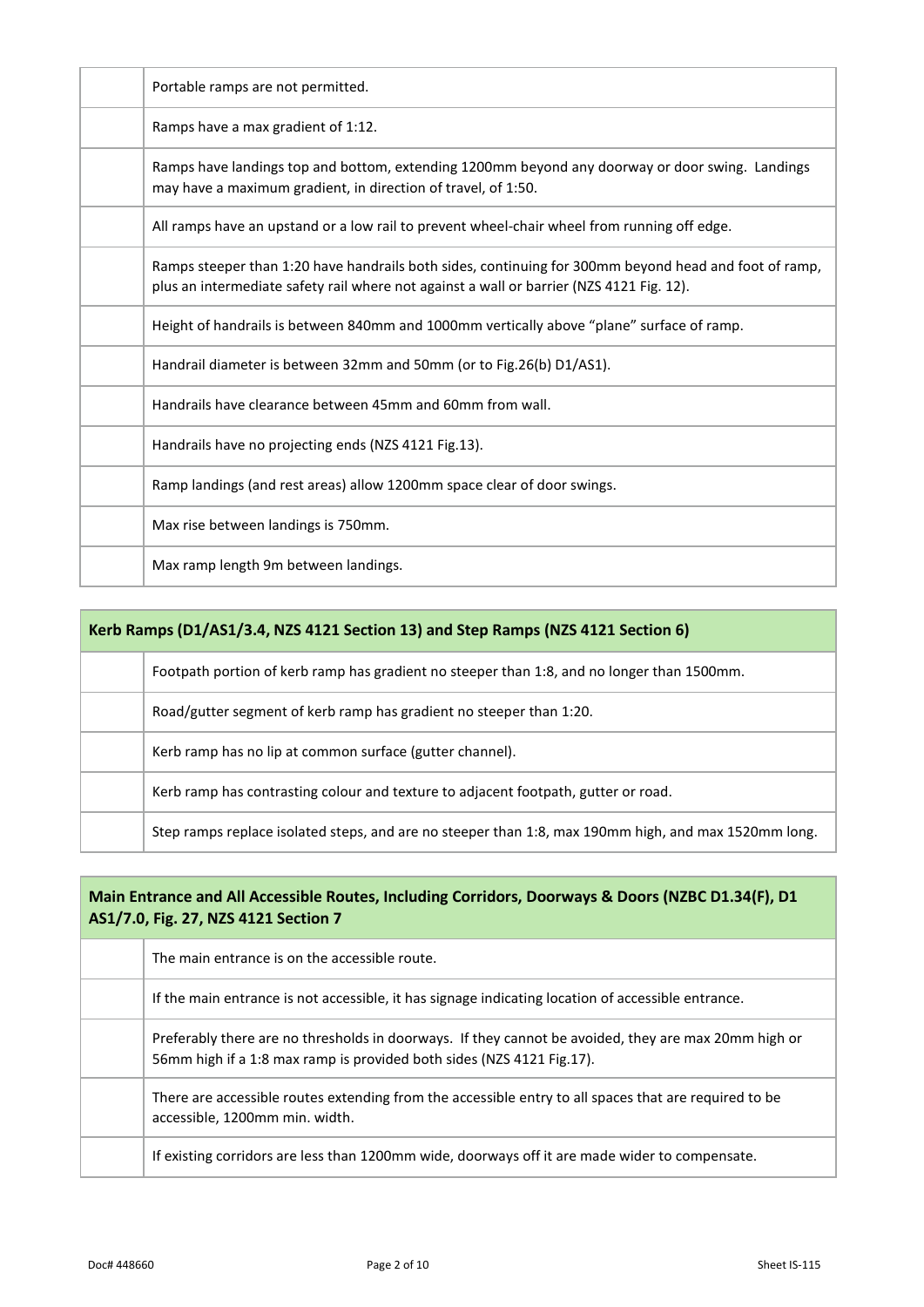| Doorways have 760mm min. clear opening (unless from narrow corridors where wider clear openings are<br>required).                                |
|--------------------------------------------------------------------------------------------------------------------------------------------------|
| Double doors have at least one leaf which provides 760mm min clear opening.                                                                      |
| Doors are colour-contrasted with their surroundings.                                                                                             |
| Doors with dual swing have visibility glazing panels.                                                                                            |
| Doors with full height glazing have manifestation markings 700-1000mm above floor.                                                               |
| Clear space between successive doors is 1200mm min (Fig. 27 D1/AS1).                                                                             |
| Where doors open towards wheelchair, an unobstructed wall space not less than 300mm wide is required<br>at side of door adjacent to door handle. |
| Forces required to open non-fire doors are within limits.                                                                                        |

| Public Facilities (NZBC G5.3.4, NZS 4121 Section 11) |                                                                                                                                                                              |
|------------------------------------------------------|------------------------------------------------------------------------------------------------------------------------------------------------------------------------------|
|                                                      | Where public counters or desks are provided in reception areas, bars, shops and supermarkets, at least<br>one is accessible, for both the public and for the staff using it. |
|                                                      | Accessible portion of counter has top of work surface 775mm max, above floor, with 675mm min, height<br>clearance under for a depth of 540mm.                                |
|                                                      | Public telephones comply with NZS 4121 Section 11.2.                                                                                                                         |

| Lifts (NZBC D1.3.4(C), D2.3.5, D2/AS1/71, NZS 4121 Section 9)                                                                                                                                                                                                                                     |  |  |
|---------------------------------------------------------------------------------------------------------------------------------------------------------------------------------------------------------------------------------------------------------------------------------------------------|--|--|
| Lifts are required as follows:                                                                                                                                                                                                                                                                    |  |  |
| In all buildings with four or more floors.                                                                                                                                                                                                                                                        |  |  |
| In a three floor building when the total gross floor area of the two upper floors is 500m2 or more<br>and the design occupancy exceeds 50 persons.                                                                                                                                                |  |  |
| In a two floor building when the gross floor area of upper floor is 400m2 or more and the design<br>occupancy exceeds 40 persons.                                                                                                                                                                 |  |  |
| Notwithstanding any of the above, a lift is required if an upper floor is used for a place of assembly<br>for 250 or more persons, public reception area for a bank, central and local government offices and<br>facilities (including libraries), medical and dental rooms, health care centres. |  |  |
| Notwithstanding any of the above, lifts are not required in two or three storey hotels and motels<br>provided that the accessible accommodation units, reception office, restaurant, bars and other<br>communal facilities are on the ground floor (NZS 4121 cl 14.4.1).                          |  |  |
| At least one lift is on the accessible route.                                                                                                                                                                                                                                                     |  |  |
| Lobbies have 1800mm min. unobstructed depth in front of lift doors.                                                                                                                                                                                                                               |  |  |
| Car floor has 1400mm x 1400mm min. internal dimensions.                                                                                                                                                                                                                                           |  |  |

Ī

and the state of the state

٦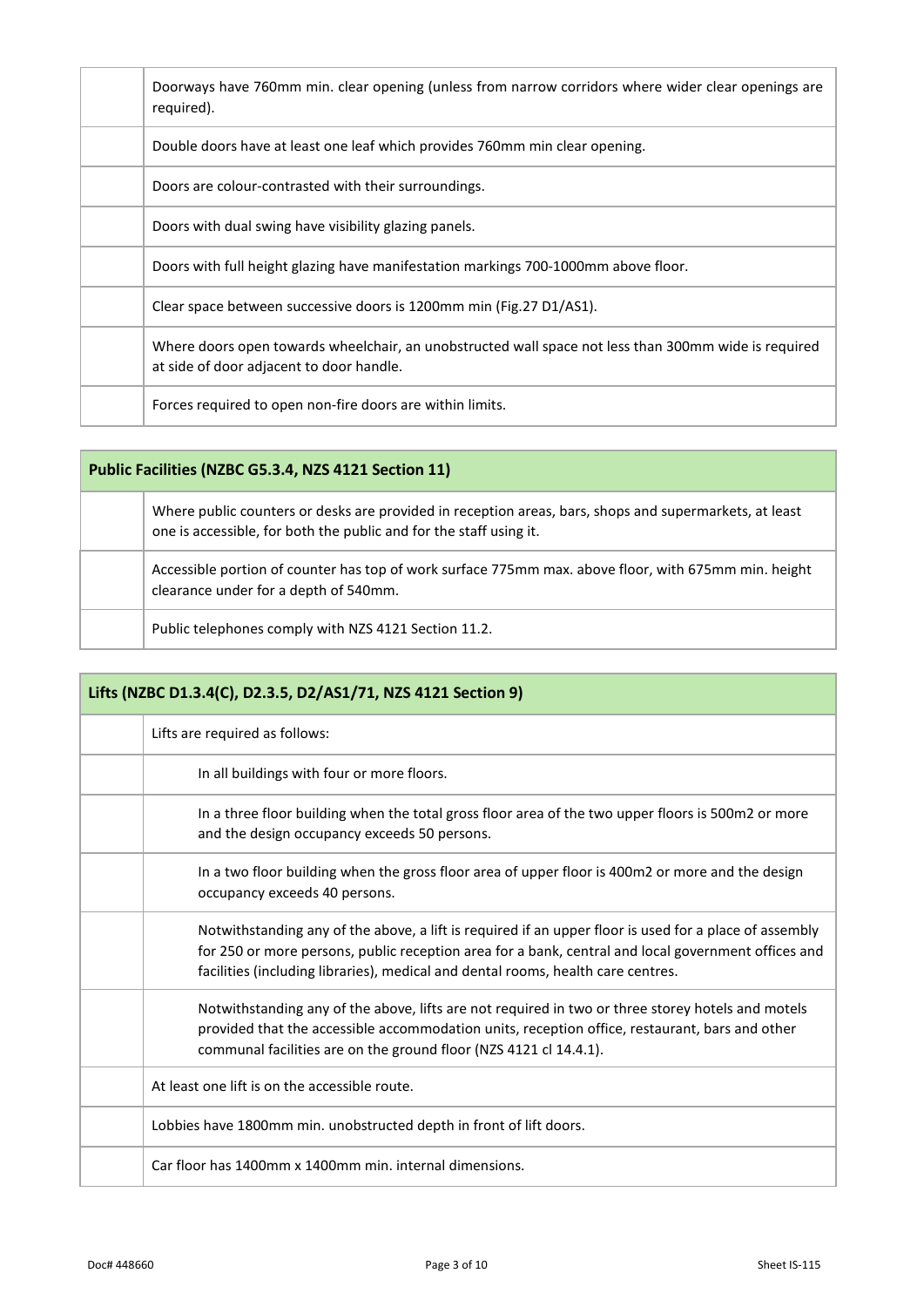| Doors have 900mm min. clear opening.                               |
|--------------------------------------------------------------------|
| Doors are readily distinguishable from their surroundings.         |
| Doors remain open for at least 5 seconds before starting to close. |
| Car has handrails on walls to NZBC D1/6.0 or NZS 4121 Fig.26.      |
| All controls are located between 900mm and 1350mm above the floor. |
| All controls have tactile features.                                |
| Lift indicators are provided as NZS 4121 cl 9.2.5.                 |

## **Stairs (NZBC D1.3.4(G)(H)(I), D1/AS1/4.0, 4.2, 4.4 NZS4121 Section 8)**

| All multi-storeyed buildings that are required to be accessible have at least one accessible stair. |
|-----------------------------------------------------------------------------------------------------|
| Stair treads 310mm min; Risers 180mm max (of uniform height over each flight).                      |
| Stair has 900mm min, width between handrails.                                                       |
| Landings have 900mm min. depth (1200mm recommended).                                                |
| Max. total rise of 2500mm between landings.                                                         |
| No open risers, no winders, no spiral stairs.                                                       |
| Nosings are rounded, and colour contrasted with rest of tread.                                      |
| Colour contrasted change of floor surface texture are provided at head and foot of stair.           |

## **Stair Handrails (NZBC D1.3.4(I), D1/AS1/6.0, NZS 4121 Section 8.6)**

| Are provided on both sides of the stair.                                                  |
|-------------------------------------------------------------------------------------------|
| Have no obstruction to the passage of the hand along the rail.                            |
| Are continuous around landings (except at doorways).                                      |
| Extend 610mm min beyond the foot of the stair and 300mm min beyond the head of the stair. |
| At the same slope as the pitch line.                                                      |
| Between 900mm and 1000mm above pitch line.                                                |
| Profiles are to D1/AS1 Fig. 26(b).                                                        |
| Have no projecting ends, and have domed buttons 150mm from the ends (NZS 4121 Fig.23).    |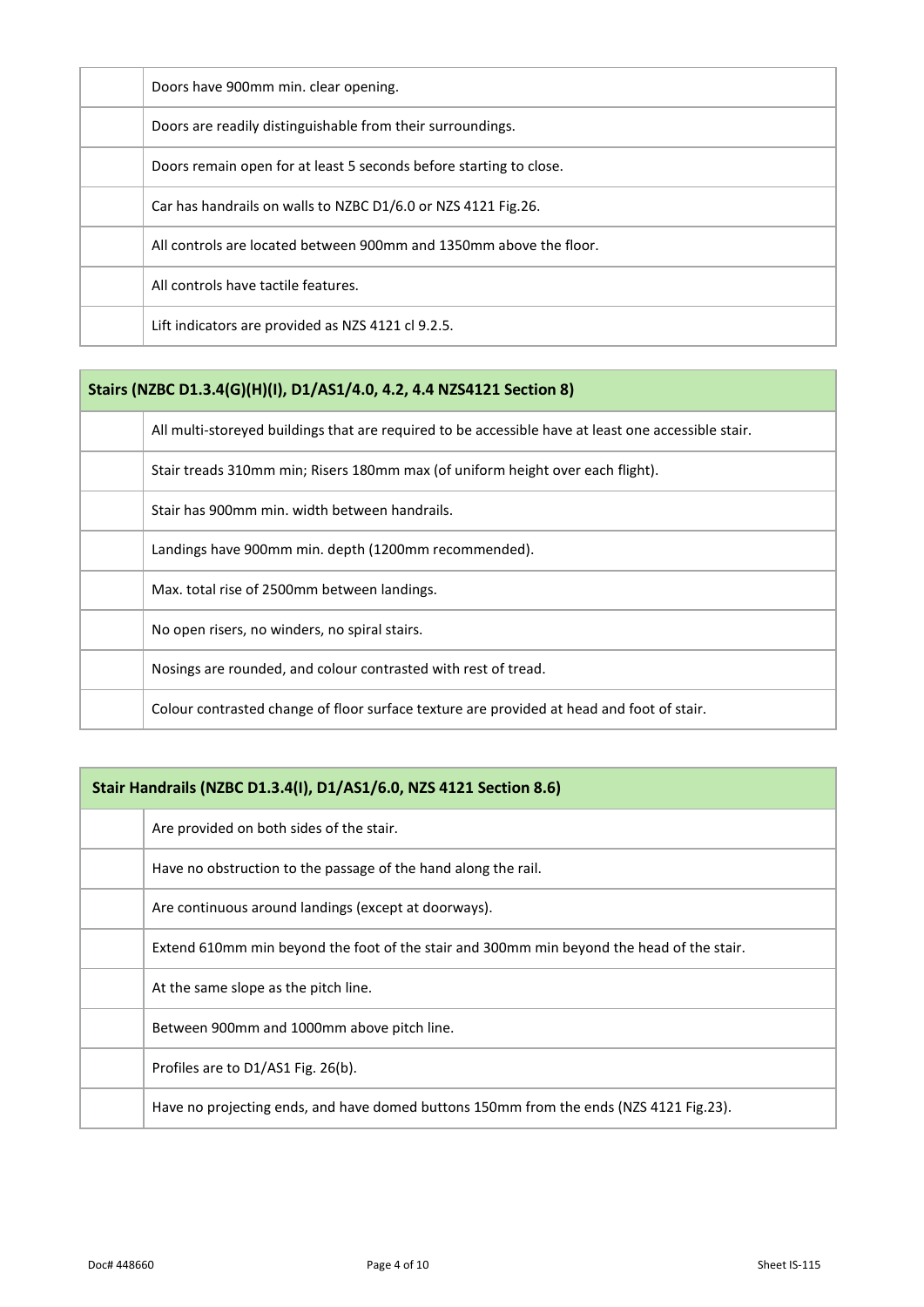| Toilet Facilities (NZBC D1.3.2 (C) & G1.1. & 1.3.4 /G1/AS1, NZS 4121 Section 10) |                                                                                                                                                              |
|----------------------------------------------------------------------------------|--------------------------------------------------------------------------------------------------------------------------------------------------------------|
|                                                                                  | Accessible toilets are on the accessible route.                                                                                                              |
|                                                                                  | Route to accessible toilets does not traverse different tenancies.                                                                                           |
|                                                                                  | Minimum dimensions of space are 1900mm x 1600mm, and the layout of fittings is correct.                                                                      |
|                                                                                  | In certain large buildings having more than 300 occupants, accessible toilets are evenly distributed.                                                        |
|                                                                                  | If doors are hinged they swing outwards unless the space is sufficiently large to provide a turning radius of<br>1500mm (sliding doors are also acceptable). |
|                                                                                  | Door has 760mm min. clear opening (with 1200mm clear space in any lobby between door swing arcs).                                                            |
|                                                                                  | If hinged, the door has a grab rail on inner face.                                                                                                           |
|                                                                                  | Indicator bolt is of sufficient size so as to be usable by person with limited hand movement.                                                                |
|                                                                                  | Horizontal leg of grab rail beside WC pan is fixed 700mm above floor.                                                                                        |
|                                                                                  | Vertical leg of grab rail is fixed between 150mm and 250mm from front of WC pan.                                                                             |
|                                                                                  | Top of WC pan seat is 460mm above floor.                                                                                                                     |
|                                                                                  | Front edge of WC pan is 700-750mm from wall behind it.                                                                                                       |
|                                                                                  | Toilet paper holder is located in the correct zone.                                                                                                          |
|                                                                                  | Washbasin has 675mm min. underside clearance from floor and is located 300mm min from front of WC<br>pan.                                                    |
|                                                                                  | Taps on washbasin have capstan or lever handles (hot tap to left of cold tap).                                                                               |
|                                                                                  | Any nappy-changing tables do not intrude into the wheel chair manoeuvring space.                                                                             |

# **Showers (NZBC G1.3.4, G1/A1/AS1/4.0, D1/AS1/Table 9, NZS 4121 Section 10)**

| If the building requires showers, at least one is accessible. If the building does not require showers, but<br>has two or more showers, at least one is accessible (BIA News No 131). |
|---------------------------------------------------------------------------------------------------------------------------------------------------------------------------------------|
| Minimum dimensions of combined toilet/shower space are 2100mm x 1900mm.                                                                                                               |
| Accessible shower is on an accessible route.                                                                                                                                          |
| If doors are hinged they swing outwards unless the space is sufficiently large (sliding doors are also<br>acceptable).                                                                |
| Shower door has 760mm min. clear opening.                                                                                                                                             |
| Shower has self draining floor with no lip or upstand.                                                                                                                                |
| Floor covering is of impervious, non slip material.                                                                                                                                   |
| Grab rail is of correct shape, size and position.                                                                                                                                     |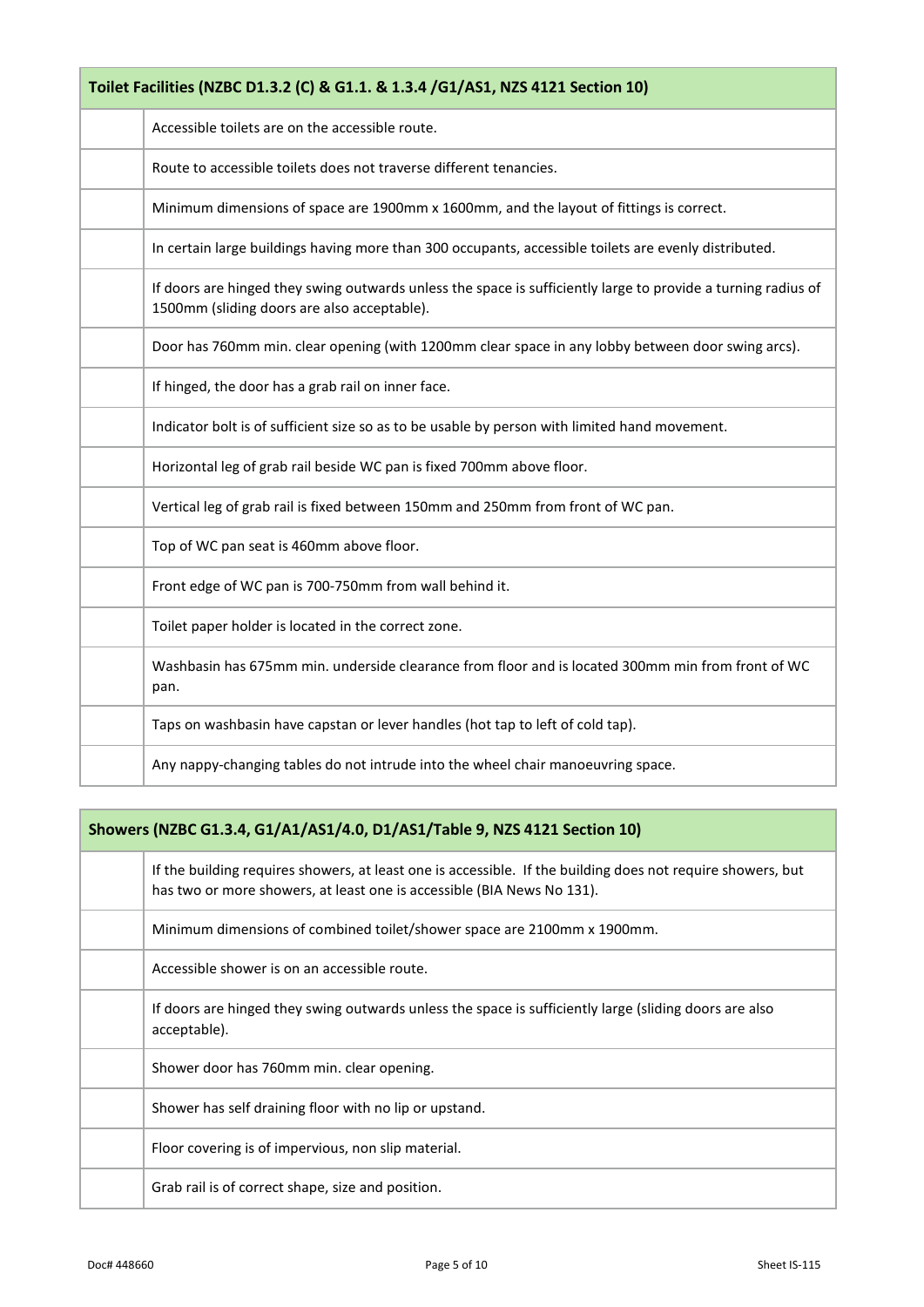|  |  | Mixing valve is lever-operated, and is fixed 1100mm above floor.                                                                |
|--|--|---------------------------------------------------------------------------------------------------------------------------------|
|  |  | Hand held shower rose on flexible hose.                                                                                         |
|  |  | Shower head can be fixed to slide rail between 1000mm and 1900mm above floor. Slider rail is to be as<br>strong as a grab rail. |
|  |  | Shower seat is 800mm min. length x 450mm, in correct position.                                                                  |
|  |  | Clothes-handing device is located between 1200mm and 1350mm above the floor.                                                    |

| Door & Window Controls and Light Switches (NZBC D1.3.4(F), G9/AS1, NZS 4121 Sections 4, 7 & C5) |  |  |  |  |  |
|-------------------------------------------------------------------------------------------------|--|--|--|--|--|
| Doors can be opened with one hand.                                                              |  |  |  |  |  |
| Door handles are fixed between 900mm and 1200mm (1000 optimum) above floor.                     |  |  |  |  |  |
| Door handles are lever action, with end returned towards door (knob handles are not permitted). |  |  |  |  |  |
| Door closers have min, tension required to bring door to closed position.                       |  |  |  |  |  |
| Electronic access units are located as NZS4121 Clause 4.11.5.                                   |  |  |  |  |  |
| Window locking and opening controls are located between 900mm and 1200mm above the floor.       |  |  |  |  |  |
| Light switches throughout building are horizontally aligned with door handles.                  |  |  |  |  |  |
| Socket outlets are located between 500mm and 1200mm above the floor.                            |  |  |  |  |  |

| Visibility Factors (NZBC F2, G7 & G8, NZS 4121 215, D1/AS1/1.5&1.8) |                                                                                           |  |
|---------------------------------------------------------------------|-------------------------------------------------------------------------------------------|--|
|                                                                     | All signs, information boards and all elements of accessible routes are well illuminated. |  |
|                                                                     | Check D1/AS1 1.5 "Obstructions".                                                          |  |
|                                                                     |                                                                                           |  |

## **Alerting Devices (F7/AS1/2.1, NZS 4121 Clauses 4.12 and 4.13)**

Alerting devices (where required) have both audible and visual signal (see also ACCESSIBLE ACCOMMODATION below).

| Places of Assembly, Entertainment & Recreation (D1/AS1/8.0, G5.3.5, NZS 4121 Sections 12 & H) |                                                                                                                                   |  |  |
|-----------------------------------------------------------------------------------------------|-----------------------------------------------------------------------------------------------------------------------------------|--|--|
|                                                                                               | Where a sound amplification system is installed, it has a listening system for people with hearing aids.                          |  |  |
|                                                                                               | 2 Wheelchair spaces are provided for up to 250 seats, plus 1 every additional 250.                                                |  |  |
|                                                                                               | Wheelchair spaces are located amongst other seating, and evenly distributed where possible.                                       |  |  |
|                                                                                               | An accessible route is provided to podium or stage area, including to all back-stage areas (portable ramps<br>are not permitted). |  |  |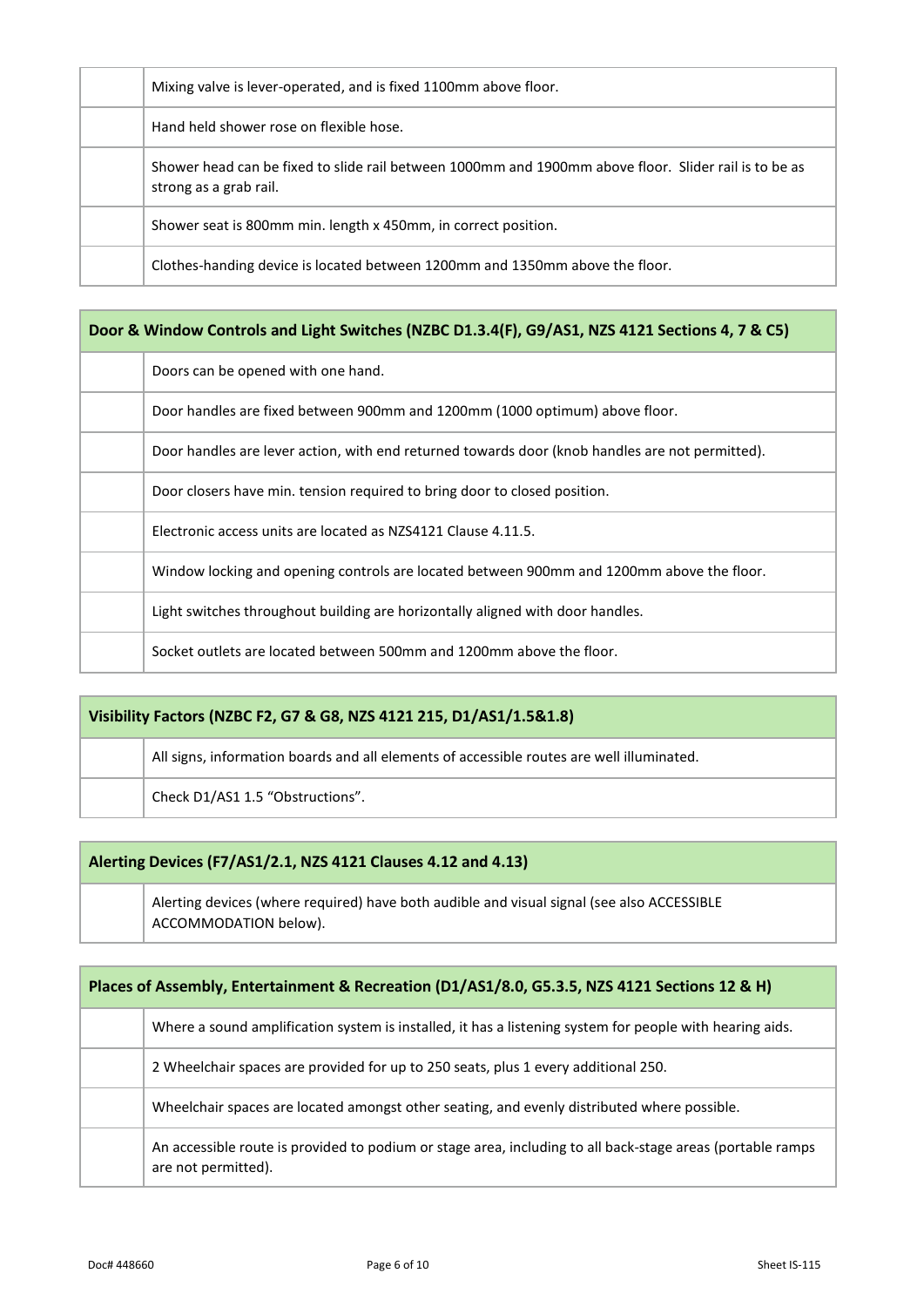|  | Swimming pools have unaided access into the water (preferably by a ramp at max. 1:12 slope). |
|--|----------------------------------------------------------------------------------------------|
|  | Sports tracks and fields are accessible.                                                     |

| Signs (Buildings Act Cl. 47A(5), NZBC G5.3.5, 5.3.6 & F8.3.4, F8/AS1/5.0, NZS Sections 3.6 & 4.8)                                      |  |  |  |  |  |
|----------------------------------------------------------------------------------------------------------------------------------------|--|--|--|--|--|
| Signs are positioned on walls, doors, etc between 1400mm and 1700mm above the floor.                                                   |  |  |  |  |  |
| International symbol of access is displayed outside the building or so as to be visible from outside it.                               |  |  |  |  |  |
| Access symbol on main information board(s) identifies location of lift, accessible routes, toilets, rooms with<br>listening aids, etc. |  |  |  |  |  |
| Accessible toilets/Showers are identified with an access symbol on entrance door.                                                      |  |  |  |  |  |
| All symbols have correct proportional layout, lettering and colour contrast with background.                                           |  |  |  |  |  |
| Identify facilities:                                                                                                                   |  |  |  |  |  |
| Accessible car park spaces.                                                                                                            |  |  |  |  |  |
| Accessible entrance.                                                                                                                   |  |  |  |  |  |
| Services available in building.                                                                                                        |  |  |  |  |  |
| Accessible routes, lifts and/or stairs.                                                                                                |  |  |  |  |  |
| Toilets/Shower facilities                                                                                                              |  |  |  |  |  |
| Rooms with listening aids.                                                                                                             |  |  |  |  |  |

#### **Accessible Accommodation Units (NZS 4121 Section 14, D1/AS1/9.0, G3.1(C), G9/AS1)**

In hotels, motels, hostels, halls of residence, holiday cabins, groups of pensioner flats, boarding houses, guest houses, old peoples homes and other buildings providing accommodation for the public, accessible units (including kitchen, bedroom, shower/toilet arrangement, laundry and all other accessible features and route requirements) are provided as follows:

|  | Total guest units                                                                                                                        | $1 - 10$ | $11 - 25$ |  |
|--|------------------------------------------------------------------------------------------------------------------------------------------|----------|-----------|--|
|  | Accessible units required                                                                                                                |          | 2         |  |
|  | For every additional 25 guest units, 1 accessible unit is required.                                                                      |          |           |  |
|  | An accessible car park is available at the main accessible entrance to assist those booking in/out.                                      |          |           |  |
|  | Reception counters are accessible (see PUBLIC FACILITIES above).                                                                         |          |           |  |
|  | In hotel or motel complexes, an accessible telephone and toilet is available in public areas for guests,<br>casual patrons and staff.    |          |           |  |
|  | Bedrooms, sitting and dining areas, kitchens & laundries have 1500mm dia. wheelchair turning circle.                                     |          |           |  |
|  | If the unit has kitchen and/or laundry facilities these are fully accessible (refer to NZS 4121 Section 14 for<br>detailed requirements. |          |           |  |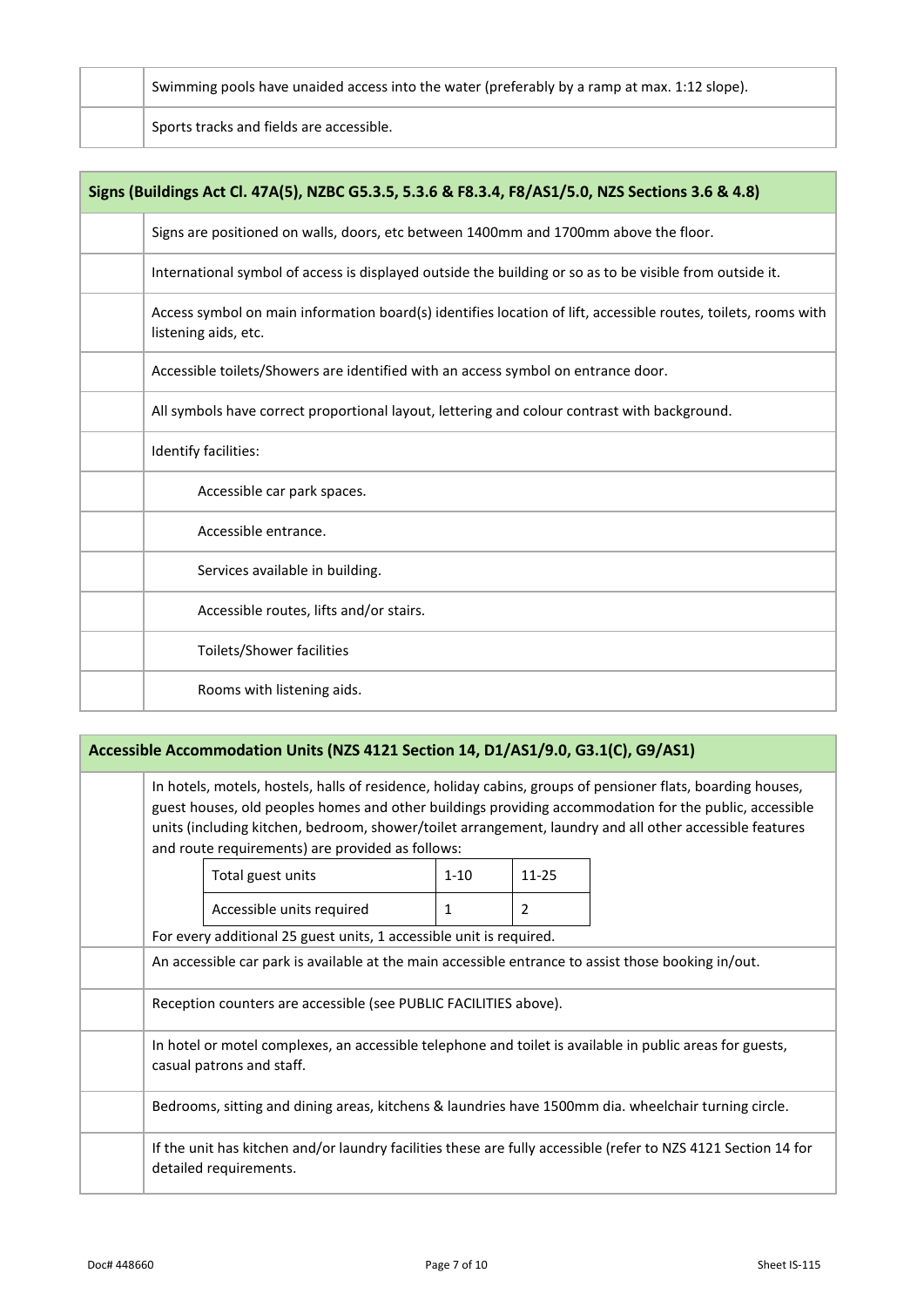| If a building has common laundry facilities, at least one of these is accessible (BIA News No 67 Pge 2, 3).                                                                                                     |  |  |  |  |
|-----------------------------------------------------------------------------------------------------------------------------------------------------------------------------------------------------------------|--|--|--|--|
| Socket outlets are fixed between 500mm and 1200mm above the floor, at least 500mm from internal<br>corners or rooms, and within a 500mm horizontal dimension from the front edge of any bench or fixed<br>unit. |  |  |  |  |
| Telephone, television and radio controls wardrobe rails, curtain pull cords, are easily reachable.                                                                                                              |  |  |  |  |
| Where an automatic fire alarm system is required, an alerting device (audible & visible) is visible from the<br>$bed(s)$ .                                                                                      |  |  |  |  |
| At least one room light has a bedside switch.                                                                                                                                                                   |  |  |  |  |
| Where an ablution block contains communal toilet/shower faculties, there is also one or more all gender<br>accessible toilet/shower(s) provided.                                                                |  |  |  |  |

| <b>Other Facilities Used by People with Disabilities</b> |                                                                                                                                                                                                        |  |  |  |  |
|----------------------------------------------------------|--------------------------------------------------------------------------------------------------------------------------------------------------------------------------------------------------------|--|--|--|--|
|                                                          | (In order for persons with disabilities to carry out "normal activities and processes in that building" as per<br>the Building Act 2004, section 118 (1) (b) ).                                        |  |  |  |  |
|                                                          | Fitting rooms in clothes shops having 1500mm diameter turning circle, clothes hooks at 1350mm max,<br>above floor (or two adjoining rooms of a similar overall size, with a drawable curtain between). |  |  |  |  |
|                                                          | Staff kitchen/tea-making bench units having urns, boiling water heaters, microwave ovens, etc, in easily<br>reachable positions.                                                                       |  |  |  |  |

# **Schedule 2 - Buildings in respect of which requirement for provision of access and facilities for persons with disabilities applies**

The buildings in respect of which the requirement for the provision of access and facilities for persons with disabilities apply are, without limitation, as follows:

- a) land, sea, and air passenger transport terminals and facilities and interchanges, whether wholly on land or otherwise:
- b) public toilets wherever situated:
- c) banks:
- d) childcare centres and kindergartens:
- e) day-care centres and facilities:
- f) commercial buildings and premises for business and professional purposes, including computer centres:
- g) central, regional, and local government offices and facilities:
- h) courthouses:
- i) Police stations:
- j) hotels, motels, hostels, halls of residence, holiday cabins, groups of pensioner flats, boarding houses, guest houses, and other premises providing accommodation for the public:
- k) hospitals, whether public or private, and rest homes:
- l) medical and dental surgeries, and medical and paramedical and other primary health care centres: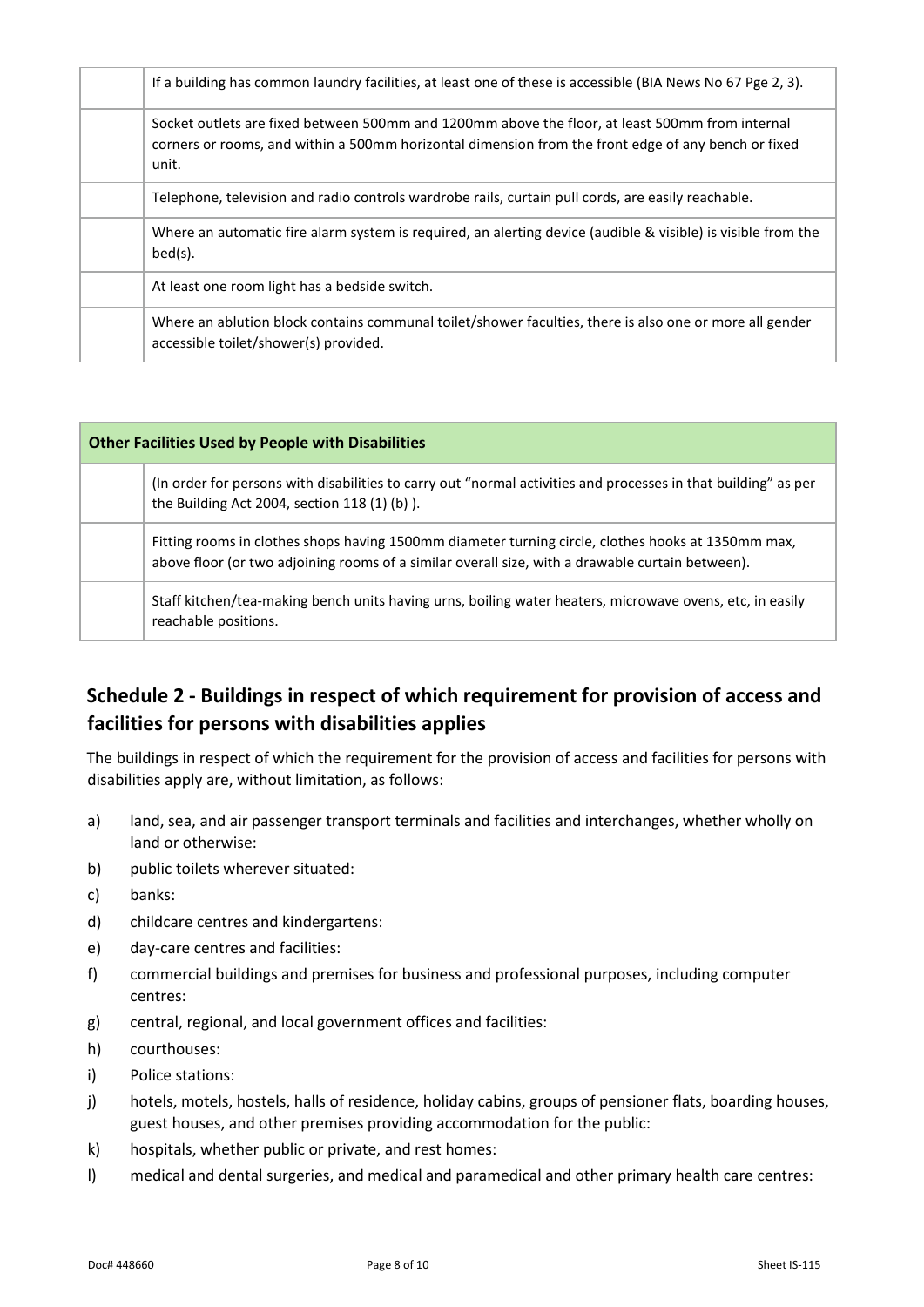- m) educational institutions, including public and private primary, intermediate, and secondary schools, universities, polytechnics, and other tertiary institutions:
- n) libraries, museums, art galleries, and other cultural institutions:
- o) churches, chapels, and other places of public worship:
- p) places of assembly, including auditoriums, theatres, cinemas, halls, sports stadiums, conference facilities, clubrooms, recreation centres, and swimming baths:
- q) shops, shopping centres, and shopping malls:
- r) restaurants, bars, cafeterias, and catering facilities:
- s) showrooms and auction rooms:
- t) public laundries:
- u) petrol and service stations:
- v) funeral parlours:
- w) television and radio stations:
- x) car parks, parking buildings, and parking facilities:
- y) factories and industrial buildings where more than 10 persons are employed:
- z) other buildings, premises, or facilities to which the public are to be admitted, whether for free or on payment of a charge.

#### **Flowchart**

The following Flow Chart shows the extent of Access & Facilities for People with Disabilities as required by Section 118 of the Building Act 2004. It is subject to ongoing review and may not cover every requirement. It is offered on a "no liability" basis.